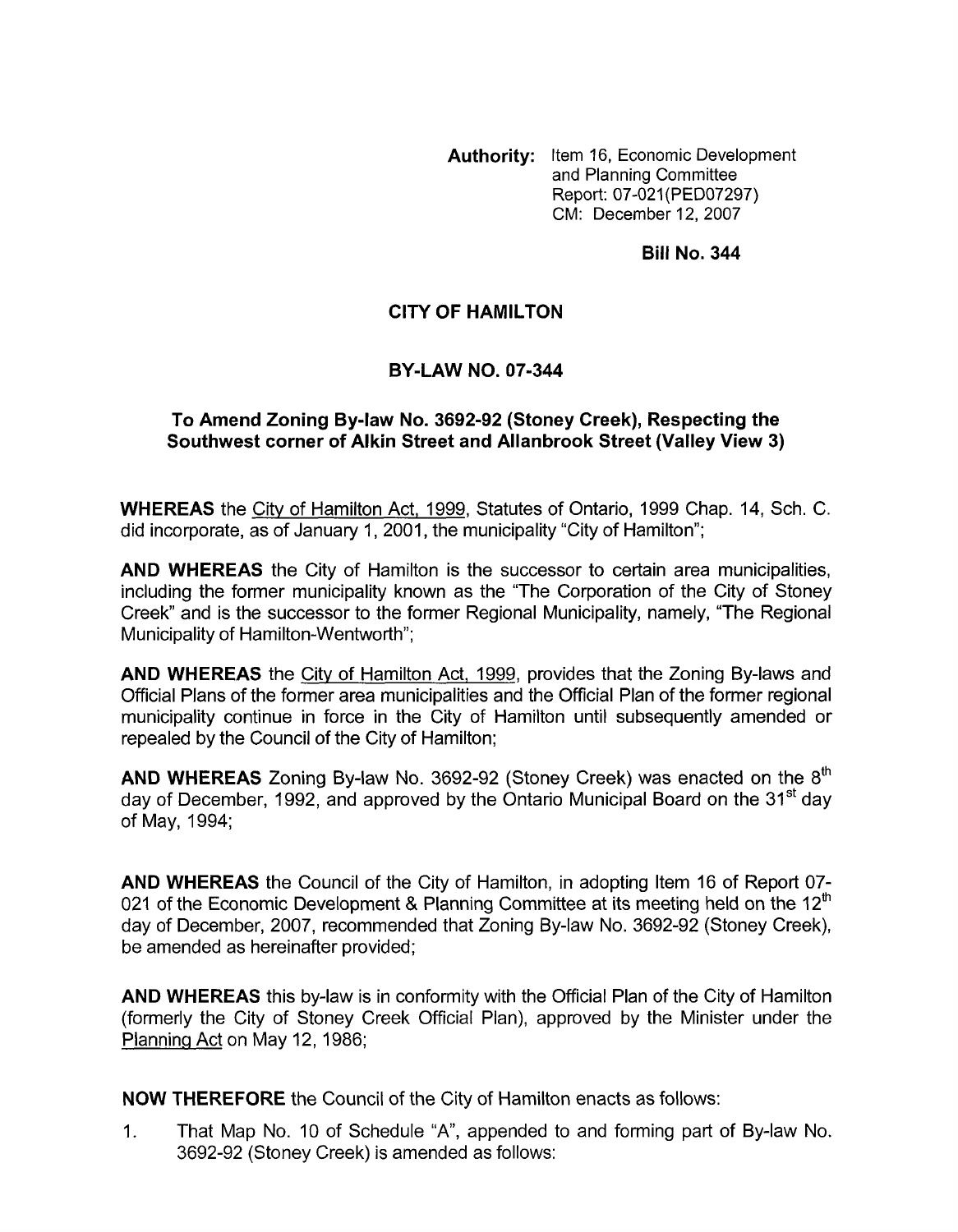## **By-law Respecting the Southwest corner of Alkin Street and Allanbrook Street (Page 2 of 3)**

- (a) by changing from the Single Residential "R2" Zone to the Single Residential "R3" Zone, the lands comprising "Block 1"; and,
- (b) by changing from the Neighbourhood Development "ND" Zone to the Single Residential "R3" Zone, the lands comprising "Block 2",

the extent and boundaries of which are shown on a plan hereto annexed as Schedule "A".

- 2. No building or structure shall be erected, altered, extended or enlarged, nor shall any building or structure or part thereof be used, nor shall any land be used, except in accordance with the Single Residential "R3" Zone provisions.
- **3.** The Clerk is hereby authorized and directed to proceed with the giving of notice of the passing of this by-law, in accordance with the Planning Act.

**PASSED and ENACTED this 12<sup>th</sup> day of December, 2007.** 

uga Fred Eisenberger

Mayor **City Clerk** 

ourhood Development "ND" Zone to the<br>
e lands comprising "Block 2",<br>
are shown on a plan hereto annexed as<br>
ed, altered, extended or enlarged, nor shall<br>
eef be used, nor shall any land be used,<br>
tesidential "R3" Zone prov

Kevin C. Christenson

ZAC-07-028